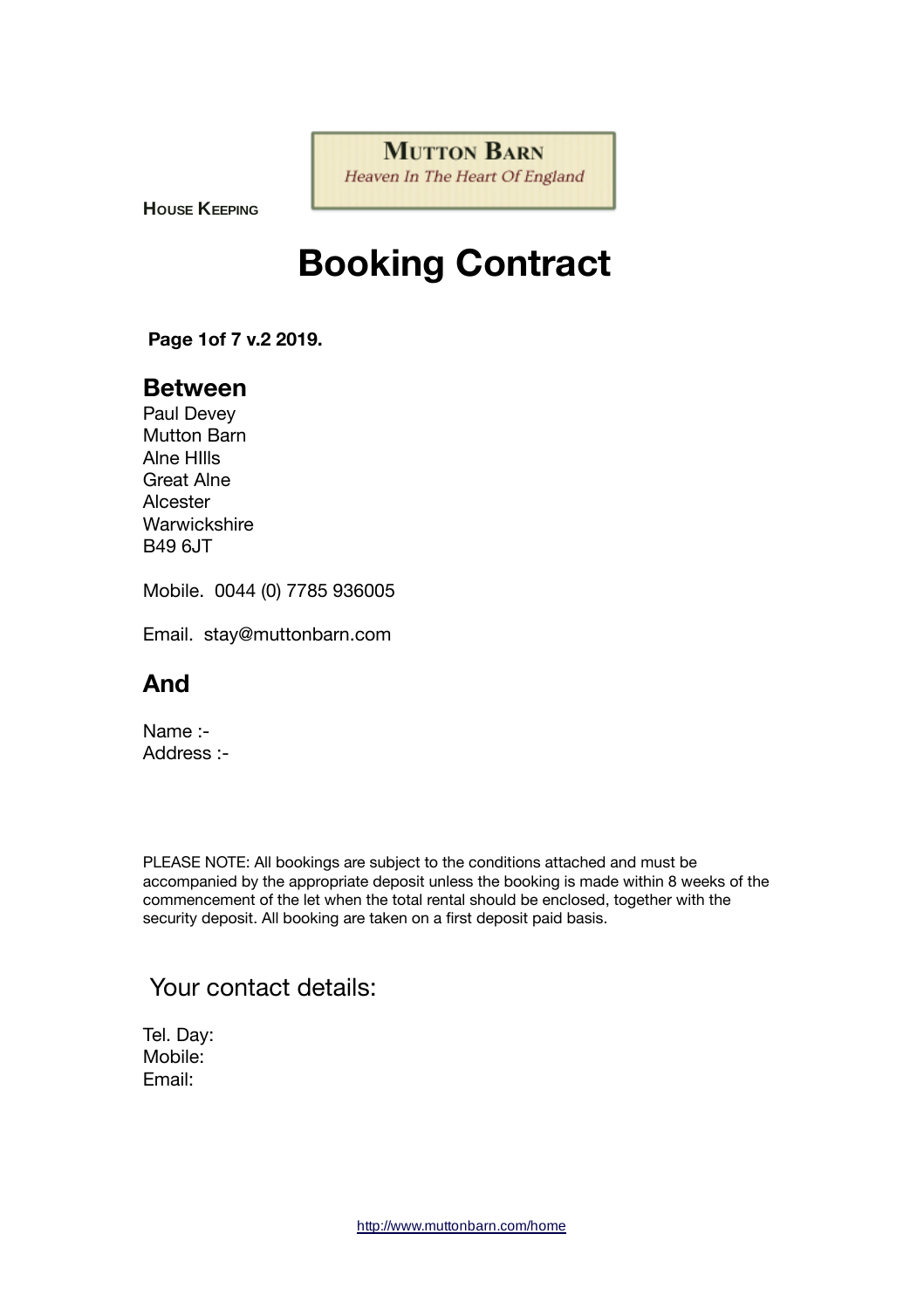# **Booking Contract**

## **Page 2 of 7 v.2 2019**

# **Visiting Party Makeup**

The maximum number of people in this party is

Consisting of: Adults. ? Children. ? Dogs . ? Make and model ?

Names of all persons in party Please give children's ages

\_\_\_\_\_\_\_\_\_\_\_\_\_\_\_\_\_\_\_\_\_\_\_\_\_\_\_\_\_\_\_\_\_\_\_ \_\_\_\_\_\_\_\_\_\_\_\_\_\_\_\_\_\_\_\_\_\_\_\_\_\_\_\_\_\_\_\_\_\_\_ \_\_\_\_\_\_\_\_\_\_\_\_\_\_\_\_\_\_\_\_\_\_\_\_\_\_\_\_\_\_\_\_\_\_\_ \_\_\_\_\_\_\_\_\_\_\_\_\_\_\_\_\_\_\_\_\_\_\_\_\_\_\_\_\_\_\_\_\_\_\_ \_\_\_\_\_\_\_\_\_\_\_\_\_\_\_\_\_\_\_\_\_\_\_\_\_\_\_\_\_\_\_\_\_\_\_ \_\_\_\_\_\_\_\_\_\_\_\_\_\_\_\_\_\_\_\_\_\_\_\_\_\_\_\_\_\_\_\_\_\_\_ \_\_\_\_\_\_\_\_\_\_\_\_\_\_\_\_\_\_\_\_\_\_\_\_\_\_\_\_\_\_\_\_\_\_\_

\_\_\_\_\_\_\_\_\_\_\_\_\_\_\_\_\_\_\_\_\_\_\_\_\_\_\_\_\_\_\_\_\_\_\_

# **Dates**

For the following dates. ("Arrival Date") to ( Depart date ) (Number Of Nights)

Contact mobile number when staying at the property if different from above

# **Cost of Rental and payment methods**

The rental price is  $\mathfrak k$  for the duration of the rental period

This excludes a  $\mathfrak k$  security deposit therefore totaling  $\mathfrak k$ 

I have made a direct bank payment of  $f$  on Due On

The balance of £. is due for payment by (Date)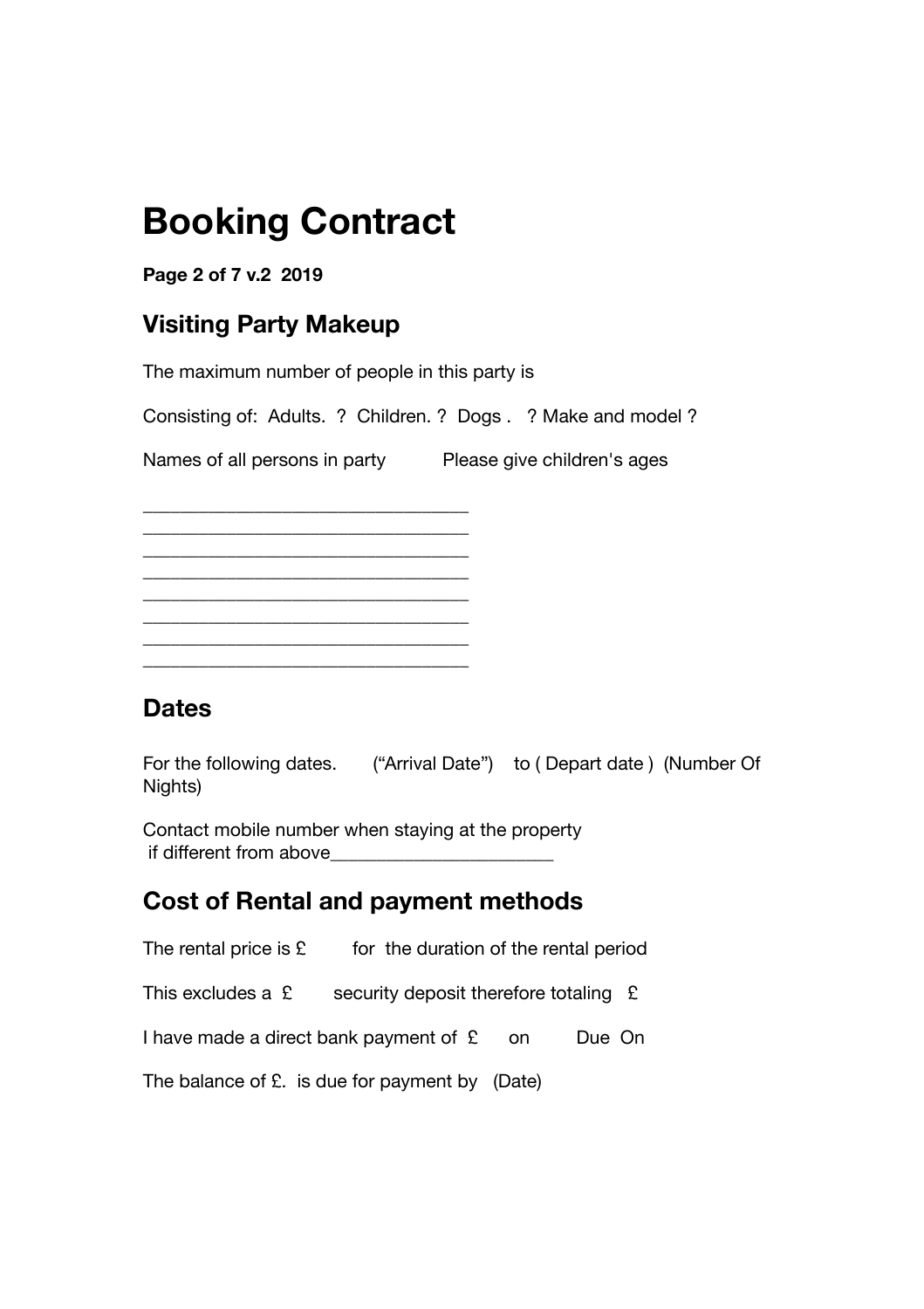# **Booking Contract**

**Page 3 of 7 v.2 2019**

Please note we send booking forms out on All dates up to the time payment is received.

**We may already have booking forms out for the above dates so please confirm (first paid deposit confirms) ASAP to avoid disappointment .**

I have read and accepted the Terms and Conditions attached and I warrant that I am over 18 years of age and accept that my booking is for the holiday period stated above.

Holiday-maker signed\_\_\_\_\_\_\_\_\_\_\_\_\_\_\_\_

(please print) \_\_\_\_\_\_\_\_\_\_\_\_\_\_\_\_\_\_\_\_

Please advise how you came to find out about Mutton Barn ?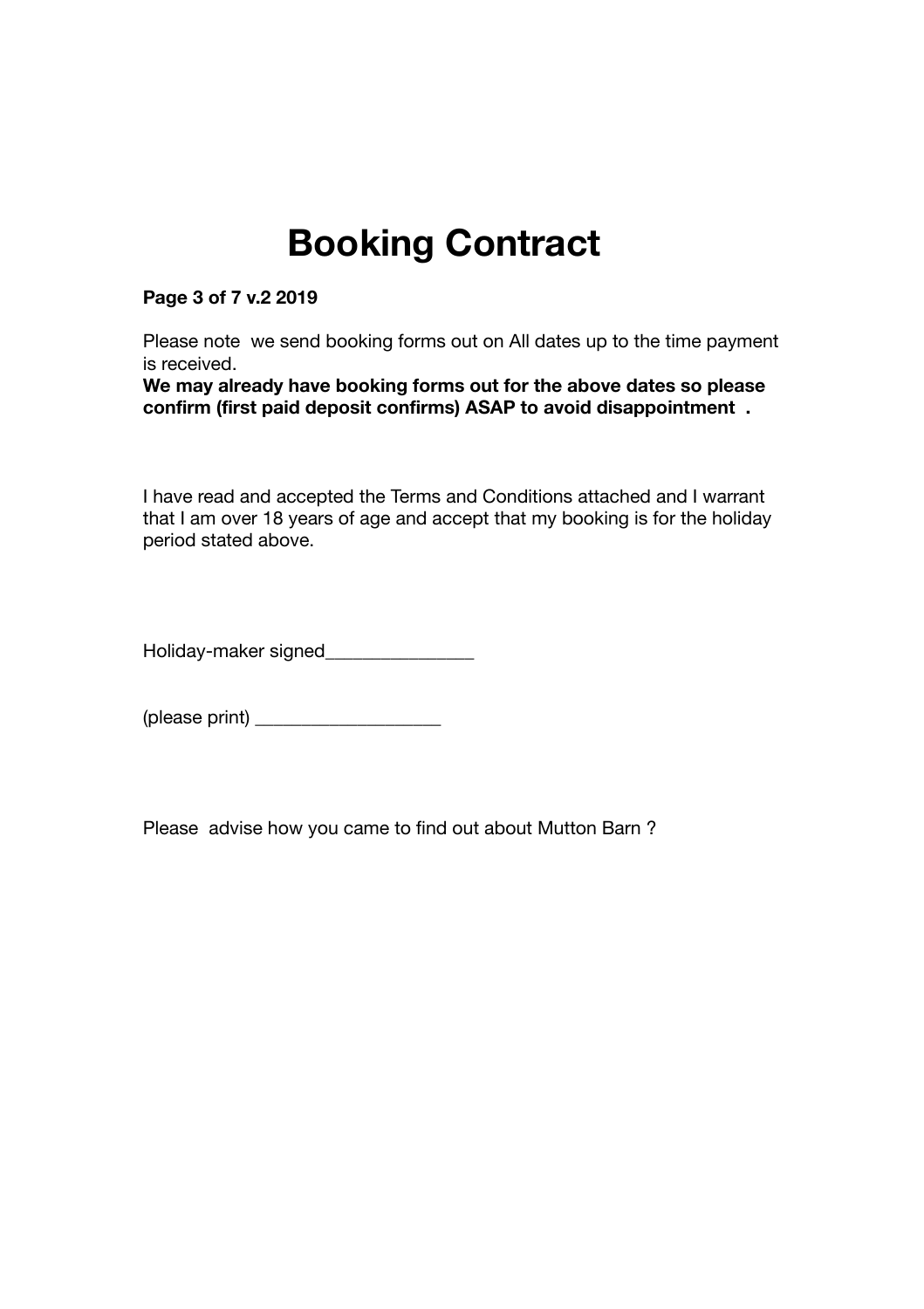# **Booking Contract**

**Page 4 of 7 v.2 2019**

## **Bank details.**

**Please provide your bank details below for us to refund your security deposit. please note**

If paying by cheque please add £35.00

International customers will be charged for our bank charges (not greater than £35.00 ) at time of refund

Please provide your bank details:-

A/c No Sort code

A/c Name

International Customers Only please add

Bank Name Bank Address

BIC / Swift Code IBAN

## **Bank Details ours**

A/c no :- 44227568 Sort No :- 309826 A/c Name :- Mutton Barn.Com BIC / Swift Code :- LOYDGB21093 IBAN:- GB63 LOYD 3098 2644 2275 68

ADDITIONAL INFORMATION: If you need any further information on the property or facilities please do not hesitate to contact us. Please return this form as quickly as possible. If you require a receipt for your subsequent full payment please advise, we will confirm your booking by email once payment is received and your completed booking form is returned.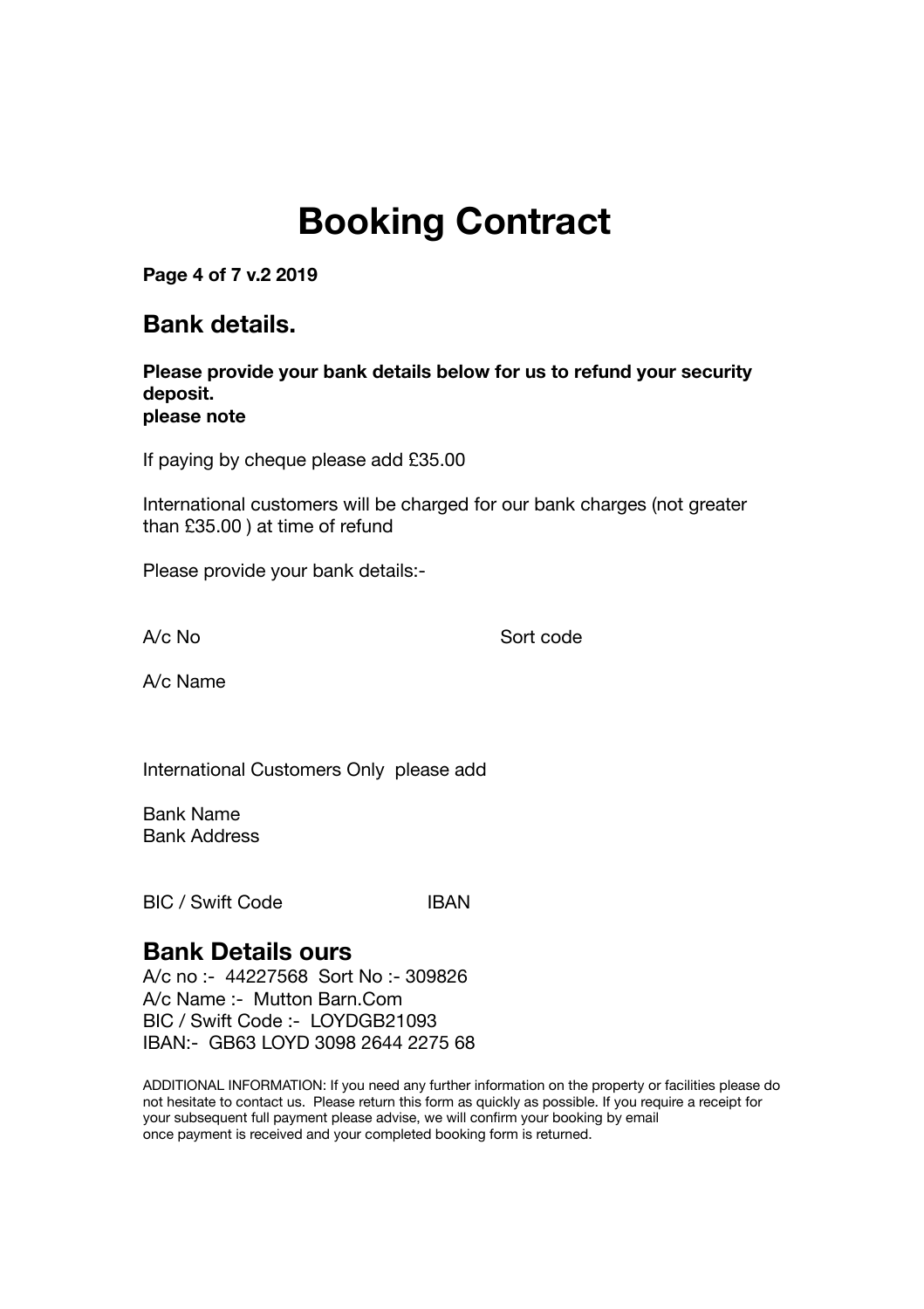V1.12/1/12 page 5 of 7

## **Mutton Barn Accommodation Booking Terms and Conditions**

Your contract is with Paul Devey ("we", "us" and "our" in these Booking Conditions) for the property known as mutton barn ] ("the Property"). References to "you" or "your" are references to the person making the booking and all members of the holiday party.

These Booking Conditions form the basis of your contract with us so please read them carefully. Nothing in these Booking Conditions affects your normal statutory rights.

### **1. Making your booking**

When you book the Property with us you should return the completed Booking Form to us together with your payment for the Initial Deposit. Please note that the Initial Deposit is only refundable if you cancel your booking within seven days of receiving our written confirmation of your booking.

Your booking is made as a consumer for the purpose of a holiday and you acknowledge that no liability can be accepted for any business losses howsoever suffered or incurred by you. Once the completed Booking Form and the Initial Deposit have been received and accepted by us, we will issue you with our written confirmation. The contract between us will only be formed when we send you our written confirmation and is subject to these terms and conditions. We reserve the right to refuse any booking prior to the issue of our written confirmation. If we do this we will promptly refund any money you have paid to us. You should carefully check the details of our written confirmation and inform us immediately of any errors or omissions.

## **2. Paying for your booking**

You are required to send to us your payment for the balance of the Rental and the Security Deposit at least [eight] weeks prior to the Arrival Date , if you fail to make a payment due to us in full and on time we may treat your booking as cancelled by you.

By making a payment deposit , part or full you are accepting our terms and conditions. We will hold the Security Deposit to be applied against the reasonable cleaning and/or replacement of the property, furnishings, fixtures and fittings. We will return the Security Deposit to you within 3-10 days of the return of the keys to us, less any deductions in accordance with the conditions listed above.

## **3. If you cancel or amend your booking**

If you need to cancel or amend your booking you must telephone us on the number shown on our written confirmation as soon as possible.

You will also be required to confirm your cancellation in writing or by email to the addresses shown on our written confirmation. A cancellation will not take effect until we receive written confirmation from you.

If you cancel your booking within seven days of receiving our written confirmation, we will refund the balance of any money you have paid us. After such period, if you cancel your booking more than [eight] weeks prior to the Arrival Date, we will retain the Initial Deposit and refund the balance of any money you have paid to us.

If you cancel your booking less than [eight] weeks prior to the Arrival Date, we reserve the right to retain the Initial Deposit and the Rental, and refund the balance of any money you have paid to us. In these circumstances we will refund the Rental (less any additional costs incurred) to you if we are able to secure an alternative booking for the Property.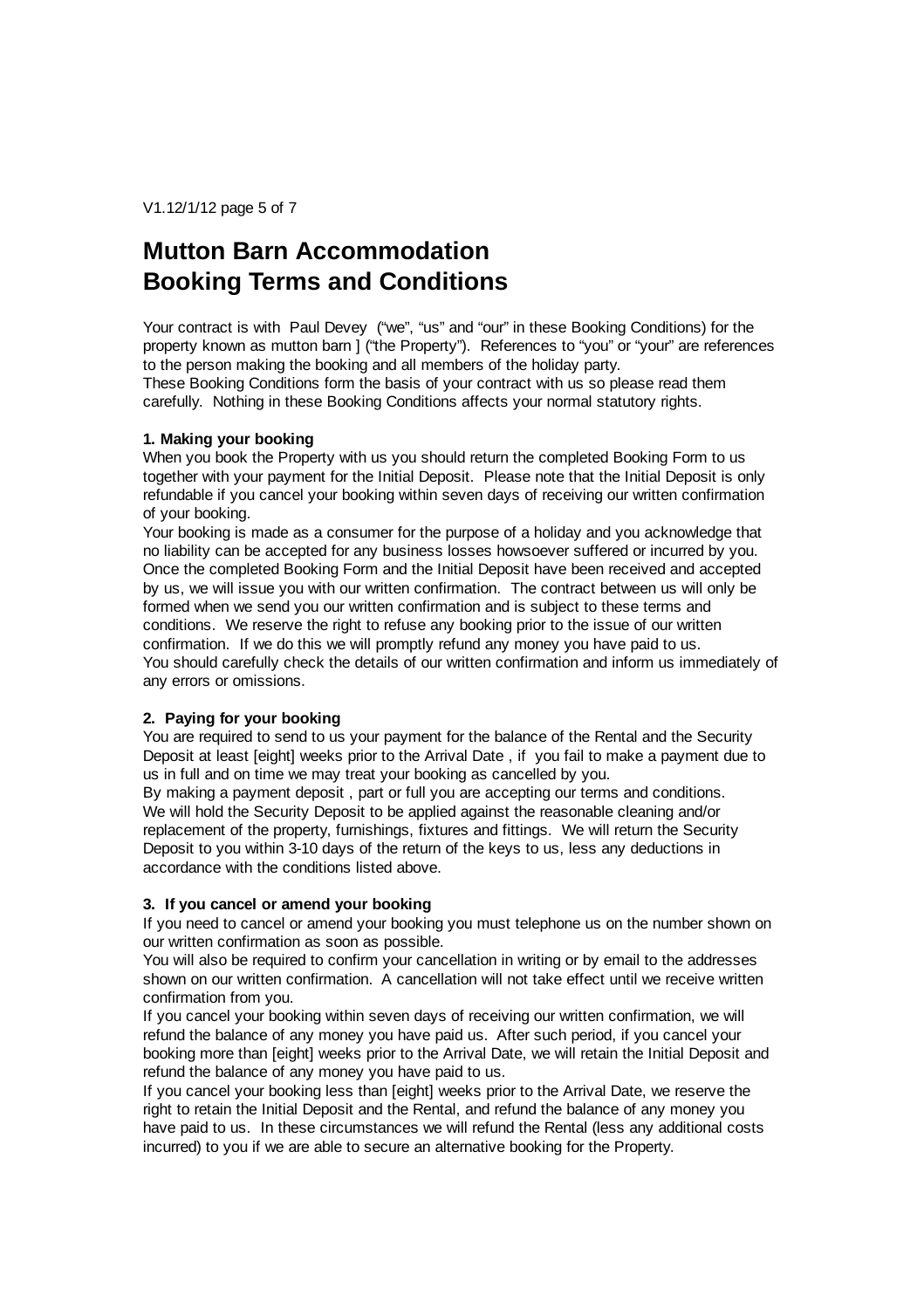V1.12/1/12 page 6 of 7

## **4. If we cancel or amend your booking**

We would not expect to have to make any changes to your booking, but sometimes problems occur and we do have to make alterations or, very occasionally cancel bookings. If this does happen, we will contact you as soon as is reasonably practical and inform you of the cancellation or the change to your booking and, if it is necessary to cancel your booking, we will refund the balance of any money you have paid us.

### **5. Your accommodation**

You can arrive at your accommodation after [16:00] hours on the Arrival Date of your holiday and you must leave by [10:00) hours on the Departure Date.

If your arrival will be delayed, you must contact the person whose details are given on our booking confirmation so that alternative arrangements can be made. If you fail to do so you may not be able to gain access to the Property. If you fail to arrive by midday on the day after the Arrival Date and you do not advise the contact of your anticipated late arrival we may treat the booking as having been cancelled by you.

## **6. Your obligations**

You agree to comply with the Regulations [attached to these terms and conditions/set out in the property manual] and any other regulations reasonably made from time to time and ensure that they are observed by all members of your party.

You agree to keep and leave the Property and the furnishings, kitchen equipment, crockery, glasses, clean and in good condition.

You agree not to cause any damage to the walls, doors or windows of the Property nor to do anything that may be reasonably considered to cause a nuisance or annoyance to us or to any other occupier of adjoining or neighboring properties.

You agree to take all necessary steps to safeguard your personal property. No liability to you is accepted in respect of damage to or loss of such property, except where the damage or loss is caused by our negligence.

You agree to ensure that each member of your party is covered by comprehensive travel insurance (including cancellation, flight delays, loss and damage to baggage and other property) and health insurance (including evacuation and repatriation coverage).

You cannot allow more people to stay in the Property than expressly authorize, nor can you significantly change the makeup of the party during your stay any additional guests that are not authorized to stay on the booking form may be allowed to stay at a cost of £50.00 per person per night but permission must be confirmed by the owner prior to any such stay you can not take your pet into the Property unless it has been arranged in advance and it is shown on your confirmation. If you do so, we can refuse to hand over the Property to you, or can require you to leave it. We will treat any of these circumstances as a cancellation of the booking by you.

and any breach will result in your security deposit being forfeited.

You agree to allow us or any representative of ours access at any reasonable time during your stay for the purpose of essential repairs.

## **7. Complaints**

Every effort has been made to ensure that you have an enjoyable and memorable holiday. If however, you have any cause for complaint it is important that remedial action is taken as soon as possible.